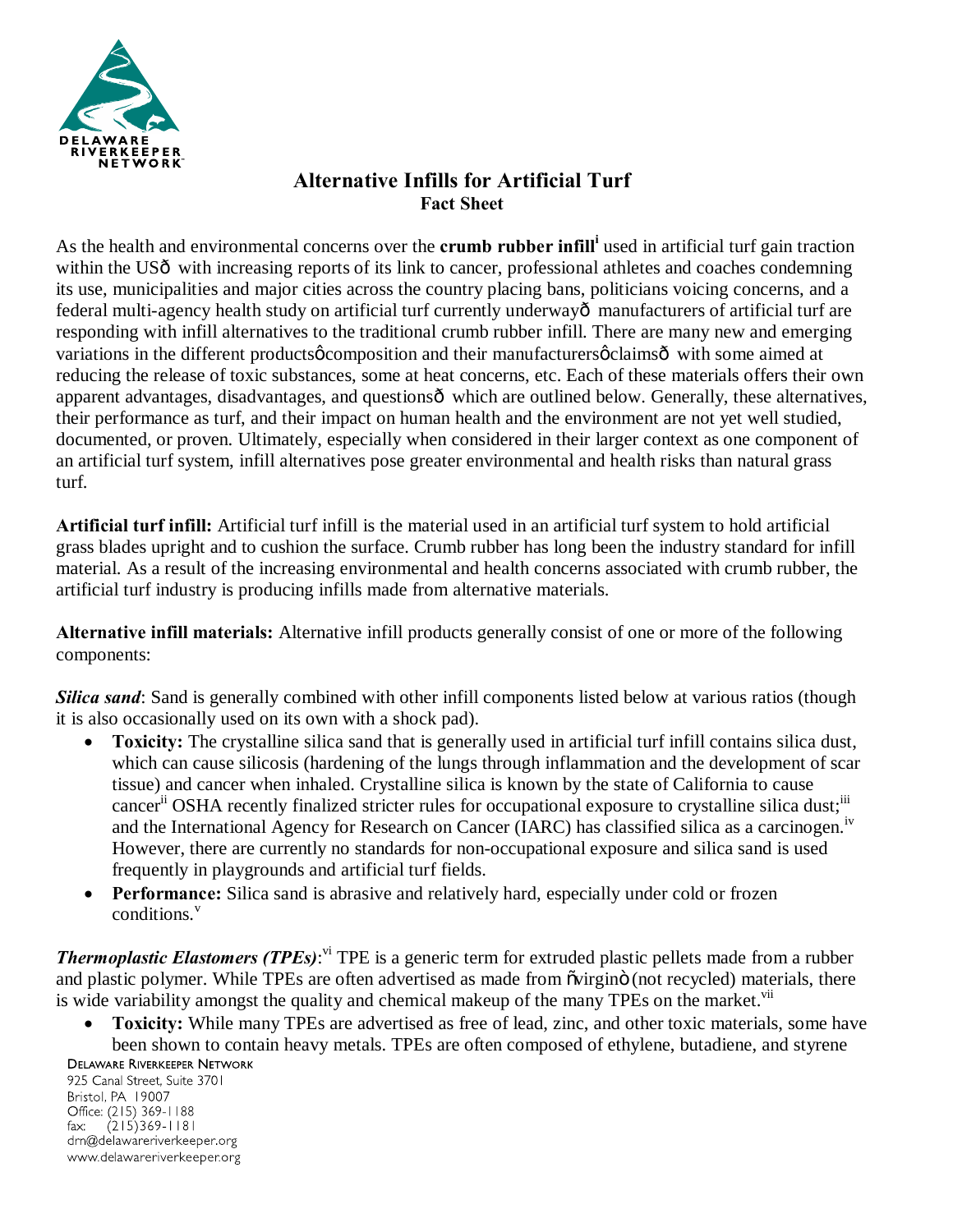copolymers.<sup>viii</sup> Styrene and butadiene, two of the main components in crumb rubber, are classified as carcinogens by the World Health Organization. The effects of human exposure to these substances from turf infill are not adequately studied.<sup>ix</sup> Dangerous chemical offillers,  $\ddot{o}$  UV stabilizers, and flame retardants are often added. Very few toxicological and risk assessment studies exist, leaving insufficient data on the composition, off-gassing, leaching, and associated health effects. $^x$ 

- **Temperature stability and performance:** There is no consistency amongst TPEs for these categories. Generally, TPE hardens over time.<sup>xi</sup> Many TPE fields that have been installed have had to be replaced due to the low melting point of the material resulting in a  $\delta$ gum-like substance that sticks to cleats and sticks the [grass] fibers together. $\ddot{o}^{xii}$
- · **Industry examples**: EcoGreen, Eco Max, BionPro, FutrFill

*EPDM Rubber* (Ethylene Propylene Diene Monomer): EPDM is a synthetic rubber polymer that can be made from either ovirgino or recycled rubber.<sup>xiii</sup> However, it is a similar material to SBR rubber, the standard crumb rubber infill. EPDM is a generic term and the source, formulation, and quality can vary greatly.<sup>xiv</sup>

- · **Toxicity**: Some studies show that newly manufactured rubber also contains levels of hazardous substances; in the case of zinc and chromium the levels of recycled and newly manufactured rubber are comparable.<sup>xv</sup> EPDM rubber can be similar in composition to crumb rubber<sup> $xvi$ </sup> and also contains UV stabilizers, flame retardants, and other chemical additives.<sup>xvii</sup> Very little analysis has been done on EPDM as an infill.<sup>xviii</sup>
- · **Temperature and Performance**: EPDM is often produced in lighter colors to reduce heat concerns. xix
- · **Additional issues:** Several manufacturers in Europe have had to replace a large number of fields due to a reaction between the EPDM and the carpet fiber that causes a breakdown of the fiber.<sup>xx</sup> There are reports of premature aging and degradation of the infill due to high levels of chemical  $\tilde{o}$ fillers. $\tilde{o}^{xxi}$

*Acrylic/Polymer Coated Sand*: Silica sand coated in acrylic or another polymer. The chemical contents of the polymer coatings vary by manufacturer.

- Toxicity: The polymers used to coat the silica sand vary greatly. Some contain heavy metals and other toxins.<sup>xxii</sup> Limited data is available and coatings are thought to contain additional chemicals of concern. xxiii
- · **Temperature stability and performance**: Reported to stay approximately 20 degrees cooler than crumb rubber, but to get hotter than natural grass.<sup>xxiv xxv</sup> Both the acrylic coating and sand are very hard and require a shock pad and are recommended to be combined with a softer filler material. Low Resiliency and shock absorption.<sup>xxvi</sup>
- · **Additional issues**: Coating is reported to dissolve in water and not last as long as manufacturers guarantee. Sand particles can õgelö together.<sup>xxviixxviii</sup>

*Recycled Sneakers:* Ground athletic shoes and leftover materials from sneaker manufacturing that are marketed as safer than crumb rubber because they meet restricted substance standards set for wearable consumer goods.

- · **Toxicity**: The actual composition of the rubber and other materials in the sneakers used is not actually known, but is thought to be very similar to that of crumb rubber. May contain heavy metals. Similar chemical exposures to carcinogens and neurotoxins as those from crumb rubber are suspected.<sup>xxix xxx</sup> xxxi
- **Performance**: Reported to cause contact injuries<sup>xxxii</sup> and hold static charge, sticking to clothing and equipment.<sup>xxxiii</sup> Can also cause extreme heat exposure.<sup>xxxiv</sup>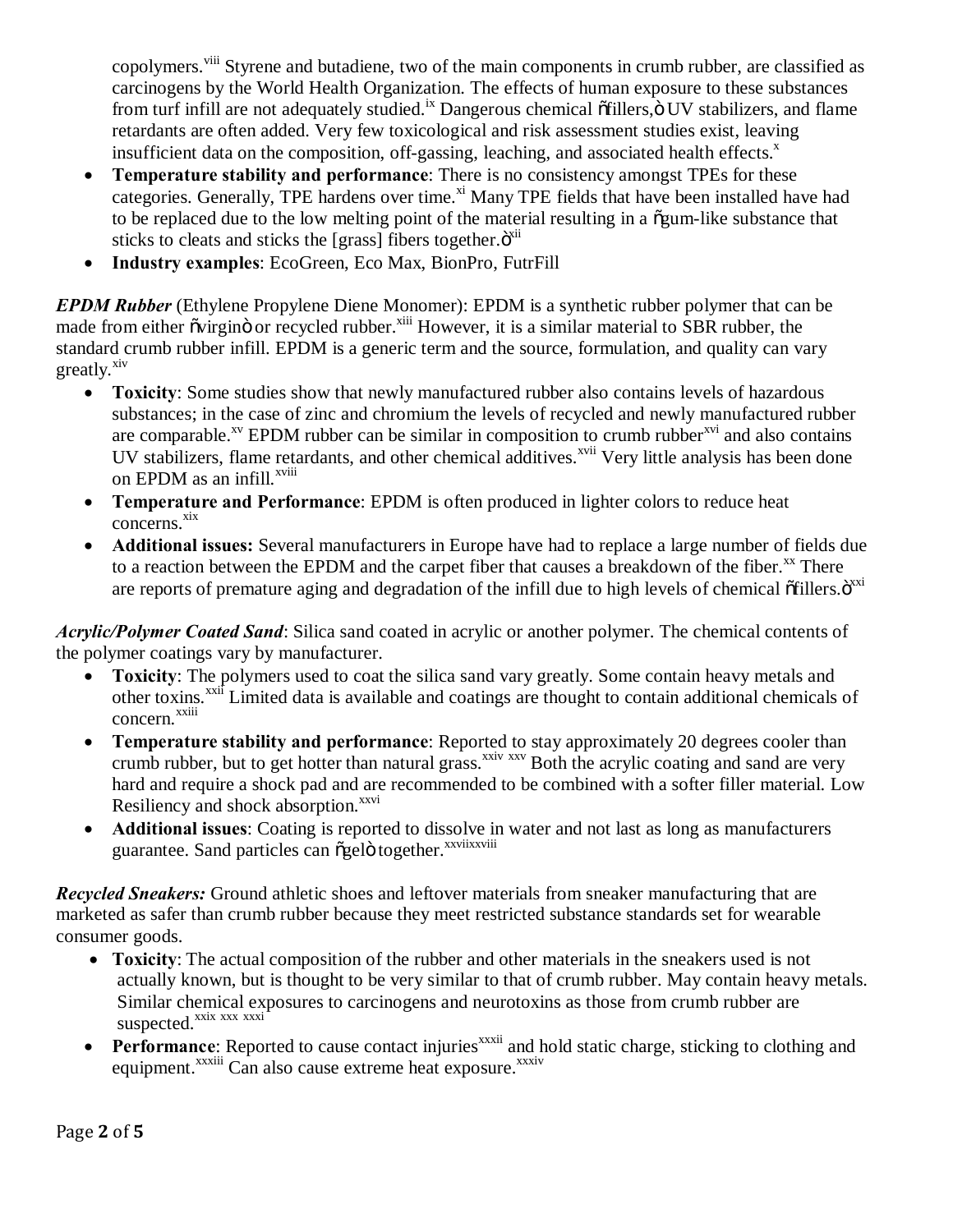*Organic materials*: Several municipalities concerned with the health risks of crumb rubber have decided to install artificial turf fields with organic infill materials. These infills consist of any combination of one or more of the following: coconut fiber, coconut husk, coconut peat, cork, rice husks, walnut shells, etc.

- **Toxicity**: No apparent chemical toxicity in the infill materials themselves. However, other components of an artificial turf system (including polypropylene fiber carpets and SBR shock pads). Organic materials may also require treatment with pesticides, insecticides, antimicrobials or antistatic chemicals.<sup>xxxv</sup> xxxvi
- · **Temperature**: Reported 20-50 degree cooler than crumb rubber, though still higher than natural grass.<sup>xxxvii</sup>
- Performance: Weather can impact playability as organic materials become saturated and freeze. Reports of early degradation and compaction.<sup>xxxviii</sup>
- **Other Issues:** Organic infills require irrigation and regular maintenance, including de-compaction twice a year and replacement of 10% of infill every 2-3 years.<sup>xxxix</sup> Materials harden, blow away, and floatô leading to migration and accumulate in waterways, reduced performance capability and higher potential for injury. There is potential for weed and mold growth and decomposition. Not recommended for flood prone areas.<sup>xl xli xlii</sup>

Variations: examples of variations on these materials include<sup> $\hat{o}$ </sup>

- **Coated crumb rubber**: marketed as  $\tilde{o}$ safer $\tilde{o}$  and more heat resistant than crumb rubber. Crumb rubber may be coated with EPDM, colorants, or other sealants. The coatings may contain additional chemicals of concern; and their effectiveness in  $\tilde{\text{oscaling}}$  off the toxins in crumb rubber has not been well studied.<sup>xliii</sup>
- · **Extruded Cork Composite (ECC):** Natural cork, polyethylene and elastomers. These composites contain many of the same harmful chemicals in other plastic and rubber alternatives.<sup>xliv</sup>

**Summary and Recommendations:** Very few toxicological and risk assessment studies regarding the health and environmental impacts of emerging alternative infill options have been completed but from the data that is available there are many concerns to be had. While there is insufficient data on the chemical composition, off-gassing, leaching, and associated health and environmental effects that may result, the data that is available demonstrates many reasons for concern. For these reasons, the precautionary principle should be used to avoid the unnecessary and potentially devastating harms to those who would come in direct contact with the infills and the environment surrounding them.

All alternative infill options are significantly more expensive than traditional crumb rubber; with all artificial turf systems (including those with crumb rubber infill) costing more than natural turf grass.<sup>xlv</sup> There is no proven record of the durability, performance, and lifespan of these infills to warrant the costô and many anecdotal references from schools and municipalities throughout the country illustrate flaws.

While shock absorption and temperature stability of different alternative infills vary, natural grass fields are still preferable and safer playing surfaces for athletes. And while organic infill materials will likely eliminate most or all chemical exposure concerns due to the infill itself, other components of an artificial turf system are still likely sources of chemical exposure to players and surrounding ecosystems, in addition to other environmental concerns $\hat{o}$  including increased stormwater due loss of pervious surface and/or evapotranspiration; toxins leaching from synthetic grass fibers and/or pads; migration of infill materials and turf fibers into waterways; leaching of algaecides, pesticides, disinfectants; and an increased greenhouse gas footprint.<sup>xlvi</sup>

Overall, when considering health, the environment, and the costs<sup> $\hat{o}$ </sup> natural grass turf is safer choice.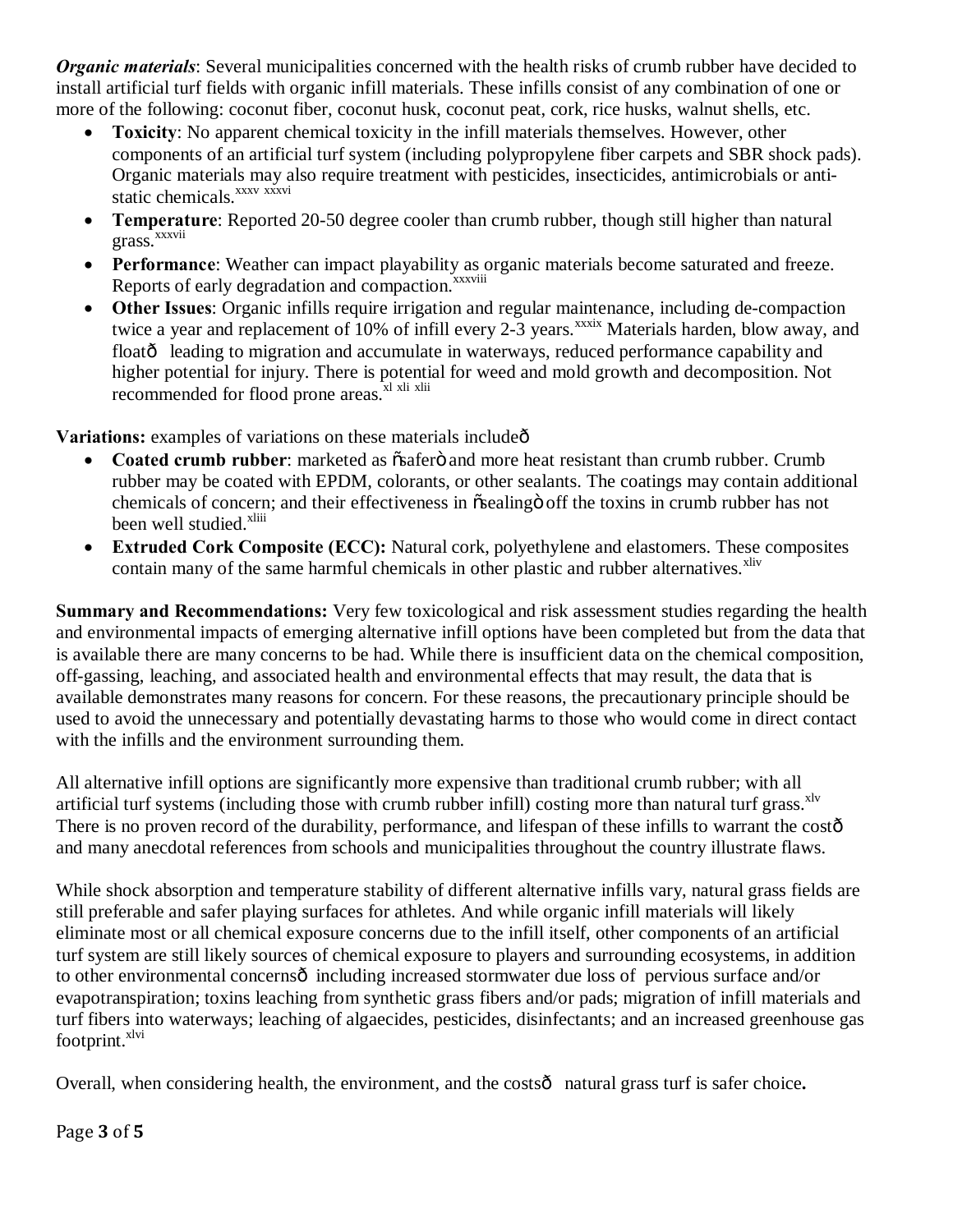<sup>i</sup>  $\sigma$ Crumb rubbero refers to Styrene-Butadiene-Rubber, or  $\sigma$ SBR, $\ddot{o}$  made from recycled tires. For an overview of environmental and health concerns associated with crumb rubber infill, see DRN fact sheet: "Artificial/Synthetic Turf." *Delaware Riverkeeper Network.* Fact Sheet, September 9, 2007. Web. 18 Oct. 2016. Available at:

http://www.delawareriverkeeper.org/sites/default/files/Artifical%20Turf%20Fact%20Sheet.pdf

ii State of California Environmental Protection Agency Office of Environmental Health Hazard Assessment Safe Drinking Water and Toxic Enforcement Act of 1986. Chemicals known to the State to cause cancer of reproductive toxicity.May 20, 2016.<br>Available at: http://oehha.ca.gov/media/downloads/proposition-65//p65single05202016.pdf

<sup>iii</sup> "Occupational Exposure to Respirable Crystalline Silica." *Federal Register*. Occupational Safety and Health Administration, 26 Mar. 2016. Web. 18 Oct. 2016. Available at: https://www.federalregister.gov/documents/2016/03/25/2016-04800/occupationalexposure-to-respirable-crystalline-silica#h-9

iv "IARC Monographs on the Evaluation of Carcinogenic Risks to Humans." *IARC Monographs*. International Agency for Research on Cancer, n.d. Web. 18 Oct. 2016. Available at: http://monographs.iarc.fr/ENG/Monographs/vol68/.<br><sup>v</sup> Gale Associates Inc. (2015). Alternative Infills for Synthetic Turf. Available at: http://www.galeassociates.or content/uploads/2015/03/Alternative-Infills-for-Synthetic-Turf.pdf

vi Staff Work Group from Montgomery County Public Schools, Montgomery County Department of Parks, Montgomery County Council, Montgomery Department of Environmental Protection, and Montgomery County Department of Health and Human Services (2011). A Review of Benefits and Issues Associated with Natural Grass and Artificial Turf Rectangular Stadium Fields. Final Report.

v<sup>ii</sup> Gale Associates Inc. (2015). Alternative Infills for Synthetic Turf. Available at: http://www.galeassociates.org/wpcontent/uploads/2015/03/Alternative-Infills-for-Synthetic-Turf.pdf

viii Mount Sinai Hospital Childrenøs Environmental Health Center.  $\delta$ Synthetic Turf: A Health-Based Consumer Guide. Ö February 2016. Available at: http://media.wix.com/ugd/fd0a19\_f5aa0824698341499b4228ebabf90cb5.pdf<br>
<sup>ix</sup> Mount Sinai Hospital Children% Environmental Health Center.  $\delta$ Synthetic Turf: A Health-Based Consumer Guide. Pebruary

2016. Available at: http://media.wix.com/ugd/fd0a19\_f5aa0824698341499b4228ebabf90cb5.pdf<br>
<sup>x</sup> Ibid.<br>
<sup>xi</sup> Ibid.; Gale Associates Inc. (2015). Alternative Infills for Synthetic Turf. Available at: http://www.galeassociates.

content/uploads/2015/03/Alternative-Infills-for-Synthetic-Turf.pdf<br>
<sup>xii</sup> Activitas. (2014) Turf Study Memorandum prepared for the City of Marlborough, Massachusetts.<br>
<sup>xiii</sup> Mount Sinai Hospital Childrenøs Environmental H

2016. Available at: http://media.wix.com/ugd/fd0a19\_f5aa0824698341499b4228ebabf90cb5.pdf

xiv Gale Associates Inc. (2015). Alternative Infills for Synthetic Turf. Available at: http://www.galeassociates.org/wpcontent/uploads/2015/03/Alternative-Infills-for-Synthetic-Turf.pdf xv Byggforsk, SINTEF Building and Infrastructure, Potential Health and Environmental Effects Associated

with Synthetic Turn Systems, 2004, as referenced in KEM, Swedish Chemicals Agency, Facts: Synthetic Turf, April 2007.

<sup>xvi</sup> Gale Associates Inc. (2015). Alternative Infills for Synthetic Turf. Available at: http://www.galeassociates.org/wpcontent/uploads/2015/03/Alternative-Infills-for-Synthetic-Turf.pdf

xvii Mount Sinai Hospital Children's Environmental Health Center. "Synthetic Turf: A Health-Based Consumer Guide." February 2016. Available at: http://media.wix.com/ugd/fd0a19\_f5aa0824698341499b4228ebabf90cb5.pdf

xviii Gale Associates Inc. (2015). Alternative Infills for Synthetic Turf. Available at: http://www.galeassociates.org/wpcontent/uploads/2015/03/Alternative-Infills-for-Synthetic-Turf.pdf<br>xix Staff Work Group from Montgomery County Public Schools, Montgomery County Department of Parks, Montgomery County

Council, Montgomery Department of Environmental Protection, and Montgomery County Department of Health and Human Services (2011). A Review of Benefits and Issues Associated with Natural Grass and Artificial Turf Rectangular Stadium Fields. Final Report.<br>xx Ibid.

<sup>xxi</sup> Synthetic Turf Infill Options. *Devotion School Building Committee*. Synthetic Turf Infill Options. October 29, 2015.<br><sup>xxii</sup> Staff Work Group from Montgomery County Public Schools. Montgomery County Department of Par

Council, Montgomery Department of Environmental Protection, and Montgomery County Department of Health and Human Services (2011). A Review of Benefits and Issues Associated with Natural Grass and Artificial Turf Rectangular Stadium Fields. Final Report.

xxiii Mount Sinai Hospital Childrenøs Environmental Health Center.  $\tilde{c}$ Synthetic Turf: A Health-Based Consumer Guide. Ö February 2016. Available at: http://media.wix.com/ugd/fd0a19\_f5aa0824698341499b4228ebabf90cb5.pdf

xxiv Staff Work Group from Montgomery County Public Schools, Montgomery County Department of Parks, Montgomery County Council, Montgomery Department of Environmental Protection, and Montgomery County Department of Health and Human